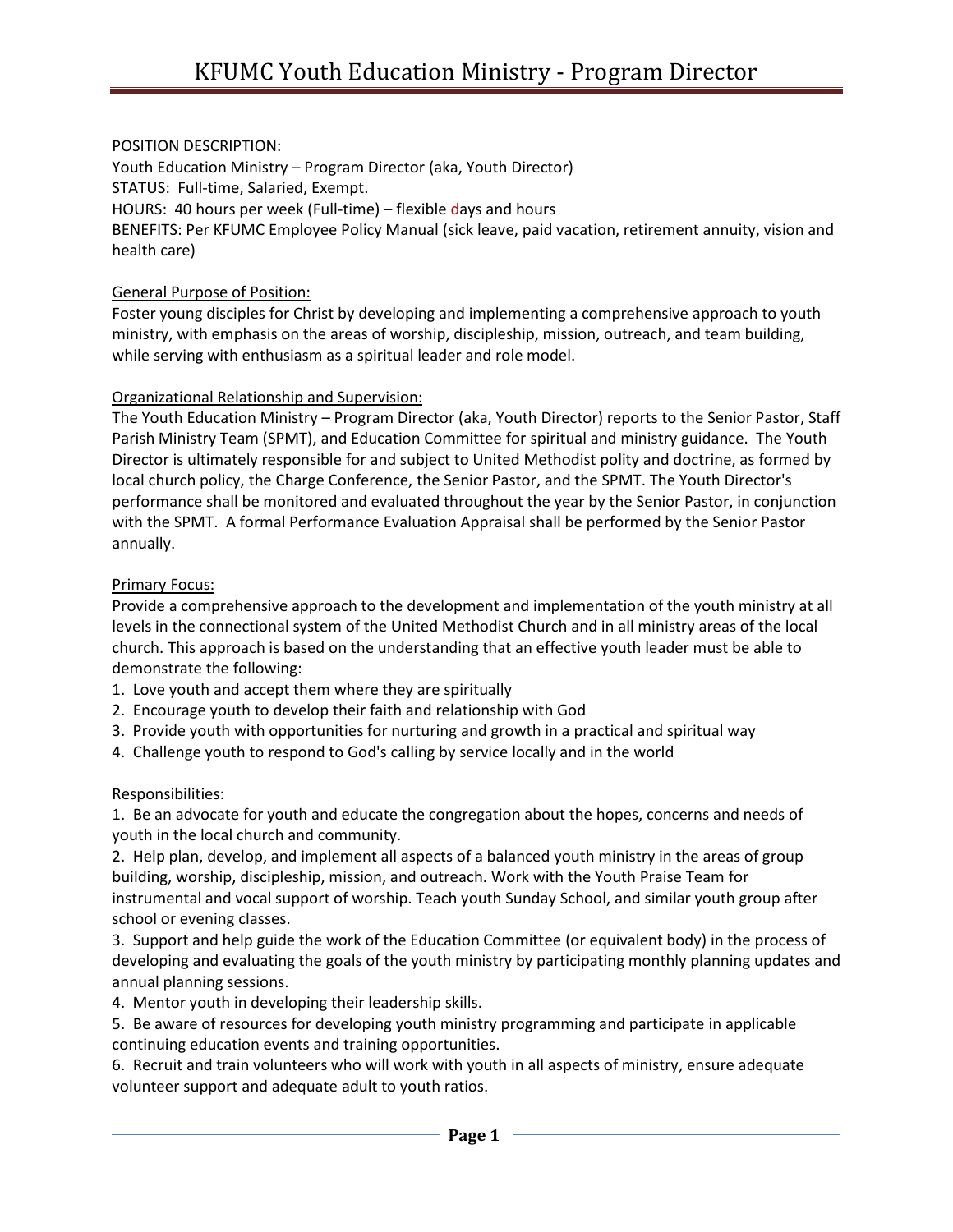Responsibilities (continued):

7. Be a liaison between the church and other community organizations, people, and resources that relate to youth ministries.

8. Coordinate and teach Confirmation classes in partnership with the Senior Pastor.

9. Keep records of youth participation, manage the youth ministry budget, and organize youth fundraising activities

10. Communicate in a timely manner and as effectively as possible using all available resources (email, social media, website, bulletin, newsletter, bulletin board, etc.). Ensure open communication with church staff and leadership, parents, and the congregation as a whole.

11. Support church youth and interact with youth in a variety of ways outside of church activities (i.e. lunch at school, attendance at extracurricular activities, social visitations, and times of crisis, etc.) 12. Maintain a positive and productive teamwork mentality in all interactions with church staff and adult volunteers.

13. Attend Sunday worship services.

14. Attend the following regularly scheduled meetings: Staff Meetings, Program meetings, and Education Committee meetings.

15. Ensure that the Safe Church Policy is observed in all youth ministry settings.

16. Participate, quarterly, in leading Sunday morning worship services.

Qualifications and Aptitudes:

1. Must embrace Christian discipline and United Methodist doctrine and theology and must be a baptized Christian.

2. Education and experience. Minimum education: High School diploma and two years of college with AA degree, or equivalent education and work experience is required. Higher Education: A Bachelor's degree in a related field is desired. Prior experience with Youth Ministry in a United Methodist Church context is highly desired.

3. Must possess the vision to plan, develop, and implement a youth ministry program within the parameters of the United Methodist Church (United Methodist Youth – UMY).

4. Must demonstrate the ability to successfully coordinate, and manage the youth ministry program.

5. Must have excellent written and verbal communication skills and computer skills.

6. Must possess the ability to work effectively with youth, diverse individuals, and teams of volunteers, and constructively handle conflict situations.

7. Must pass a background check.

8. Must have a valid Washington State driver's license.

# SALARY RANGE :

Salary range negotiable (\$35,000 to \$40,000) depending on qualifications and experience.